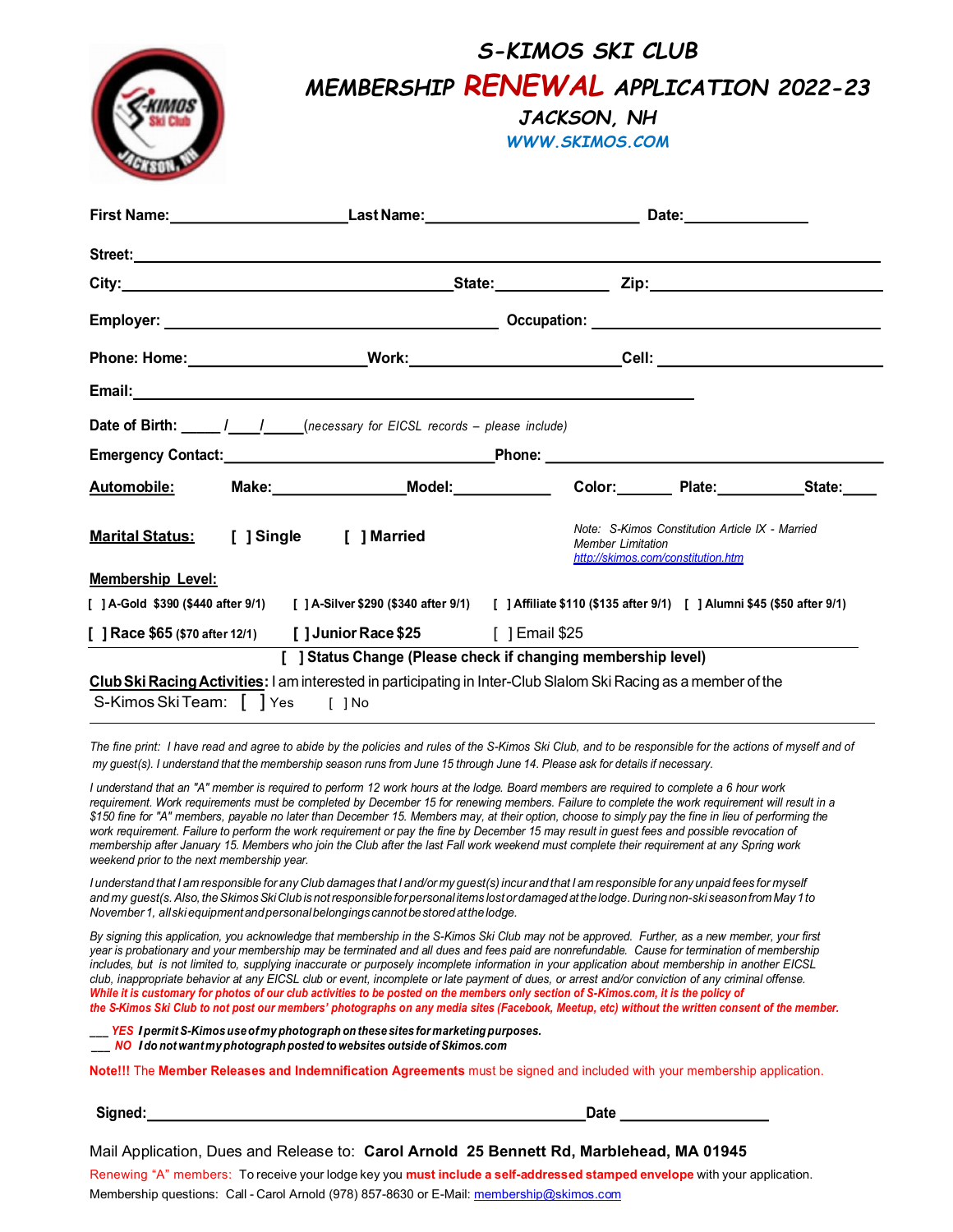## Member Release and Indemnification Agreement

In consideration of being permitted to be a guest of the SKIMOS SKI CLUB, INC., I, individually and collectively on behalf of myself, my successors and assigns:

1. Hereby release, waive, discharge and covenant not to sue the S-Kimos Ski Club and each of the other member clubs of the Eastern Inter-Club Ski League, Inc., and the affiliates, successors and predecessors, as well as the officers, directors, delegates, employees, shareholders, attorneys, agents, representatives, members and assigns of the foregoing (hereinafter, collectively "Releasees"), of and from any and all liability to the undersigned for any and all loss or damage, and any claim or demand therefore, on account of any injury to the person or property of the undersigned, whether caused by negligence of any one or more of the Releasees or otherwise;

2. Hereby agree to indemnify, hold harmless and exonerate the Releasees from any loss, liability, damage or cost they may incur due to, or as a result of, the actions of the undersigned, as well damages sustained by the undersigned;

3. Hereby assume full responsibility for and risk of bodily injury due to the negligence of the Releasees while on property owned by one or more of the Releasees, while participating in activities sponsored by one or more of the Releasees or as a result of participating in activities sponsored by one or more of the Releasees. This is a release of liability. By signing this, I am agreeing, among other things, not to bring any legal action of any kind against any of the Releasees, and to indemnify the Releasees for any legal action of any kind asserted by anyone else for damage caused by me, or for damage sustained by me. I acknowledge that I have read the foregoing and voluntarily agree to the terms thereof.

4. Due to the continuing spread of the Novel Coronavirus (COVID-19) across the country, all individuals are being ordered or urged by federal, state and local governments to take extraordinary precautions to slow the spread including but not limited to emergency "Shelter in Place" or "Stay at Home" orders, and other social distancing measures.

 I acknowledge that when visiting the S-Kimos Lodge at 90 Main St., Jackson, NH, and/or any EICSL member club, I am (a) responsible for taking all appropriate safety precautions; (b) I am not relying on the S-Kimos Ski Club or its representatives to take these safety precautions on my behalf or to provide any Personal Protective Equipment or undertake any sanitizing of the property; (c) I am aware of and have reviewed the CDC guidelines accessible at https://www.cdc.gov/coronavirus/2019-nCoV/index.html. I understand and acknowledge that, if I choose to visit the S-Kimos Lodge, and/or any EICSL member club, I am assuming all risks associated with this decision, including the risk of contracting a communicable disease.

 I, for myself, my heirs, devisees and representatives (the "Releasors"), agree to release and hold harmless the SKIMOS SKI CLUB, INC. including its officers, directors and members (the "Releasees") from any and all claims, demands, actions, causes of action, costs and expenses, that Releasors may have suffered or may hereafter suffer, and that at any time may be made or brought against Releasees for any injury or damage that Releasors may have suffered or may in future suffer at the S-Kimos Ski Club lodge, and/or at any EICSL member club, or by or on account of any alleged action of or failure to act by the Releasees.

Signed under seal this day of , 20

Member Signature:

Member Name Printed: